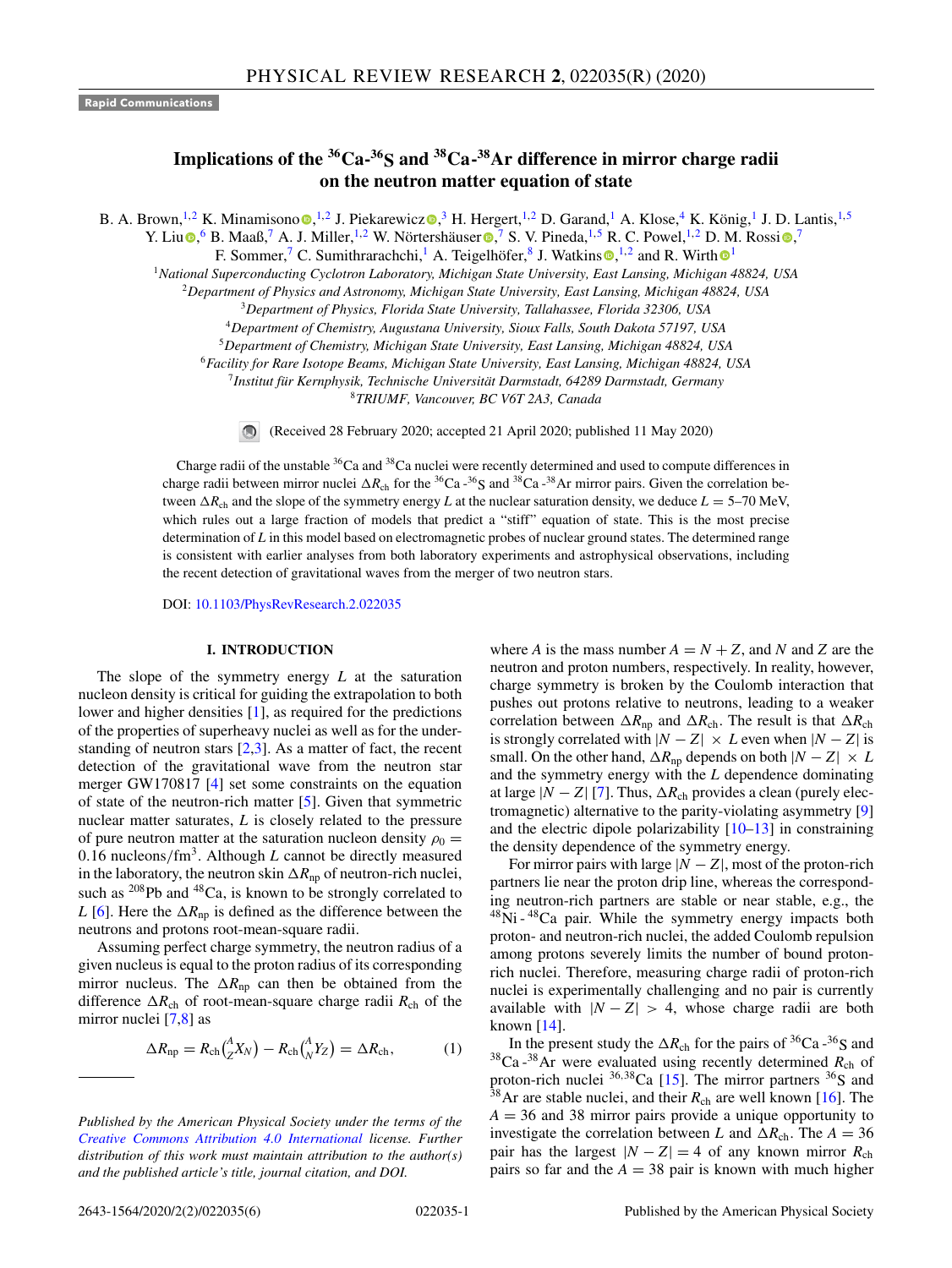TABLE I.  $R_{ch}$  and  $\Delta R_{ch}$  for the  $A = 36$  and 38 pairs. The first and second parentheses on the value of charge radii are for statistical and systematic uncertainties, respectively, whose quadratic sum was used for the uncertainty of  $\Delta R_{\text{ch}}$ .

| A  |          | $R_{ch}$ (fm)                    | $\Delta R_{\rm ch}$ (fm) |
|----|----------|----------------------------------|--------------------------|
| 36 | Ca<br>S  | 3.4484(32)(27)<br>3.2982(09)(12) | 0.150(4)                 |
| 38 | Ca<br>Ar | 3.4652(09)(17)<br>3.4022(10)(15) | 0.063(3)                 |
| 40 | Cа       | 3.4767(09)(14)                   |                          |

precision than the  $A = 36$ , giving the highest sensitivity to determine *L*.

## **II. EXPERIMENTAL RADII**

 $R_{ch}$  and  $\Delta R_{ch}$  for the relevant mirror partners are listed in Table I.  $R_{ch}$  of stable isotopes <sup>36</sup>S, <sup>38</sup>Ar, and <sup>40</sup>Ca were obtained from a combined analysis of elastic electron scattering data and transition energies of muonic atoms [16]. Modelindependent Barrett equivalent radii [17] were converted to  $R<sub>ch</sub>$  using a ratio  $V<sub>2</sub>$  between Barrett moment and a radial moment determined from elastic electron scattering data. These *R*ch of stable isotopes are known to better than 0.1%. It is noted that the  $R_{ch}({}^{38}\text{Ar})$  was obtained using a ratio of radial moments  $V_2$  evaluated by an interpolation of those between  $36,40$  Ar [16], but the influence on the present discussion is negligible. For  ${}^{36}S$ , the  $V_2$  values are obtained from [18].

We determined [15] the differential mean-square charge radii  $\delta \langle r^2 \rangle^{A, A'} = R_{\rm ch}^A - R_{\rm ch}^A$  relative to <sup>40</sup>Ca as  $\delta \langle r^2 \rangle^{40,36} = -0.196(21)(16)$  fm<sup>2</sup> for <sup>36</sup>Ca and  $\delta \langle r^2 \rangle^{40,38} =$  $-0.0797(11)(63)$  fm<sup>2</sup> for <sup>38</sup>Ca, where the first and second parentheses denote statistical and systematic uncertainties, respectively. The  $R_{ch}$  of <sup>36,38</sup>Ca were then evaluated as  $R_{\rm ch}^2 ({}^A \text{Ca}) = R_{\rm ch}^2 ({}^{40}\text{Ca}) + \delta \langle r^2 \rangle^{40,A}$  with the  $\delta \langle r^2 \rangle^{40,A}$  of  $^{36,38}$ Ca and the  $R_{ch}$  of <sup>40</sup>Ca discussed above.

It is noted that  $R_{ch}$  of  $37,39$ Ca were also determined in Ref.  $[15]$ . The radii of their stable mirror partners  ${}^{37}$ Cl and <sup>39</sup>K, respectively, are evaluated [16] to be used for  $\Delta R_{ch}$ . However, the experimental uncertainty of  $\Delta R_{ch}$  is large for the  $A = 37$  pair, and the  $A = 39$  pair is less sensitive to *L* due to the small  $|N - Z|$  than the  $A = 36$  and 38 pairs. Also the combined analysis cannot be used for the evaluation of *R*ch [16] due to the lack of muonic atom data for  $37$ Cl and electron scattering data for  ${}^{39}K$ , and no reliable values of  $R_{ch}$  for  ${}^{37}Cl$ and <sup>39</sup>K are available. Therefore the results on  $\Delta R_{ch}$  for the *A* = 37 and 39 pairs are not discussed here.

#### **III. THEORETICAL RADII**

The results for  $\Delta R_{ch}$  are plotted as a function of *L* in Fig. 1. A set of 48 Skyrme energy density functionals (EDFs) was used [7] to predict the correlation between  $\Delta R_{ch}$  and *L*, and is shown by the colored filled circles in Fig. 1. Starting with an original set of 12 Skyrme EDFs [19], their isovector properties were modified to give specific values for the presently unknown neutron skin of  $^{208}$ Pb: 0.12 fm (red), 0.16 fm (orange),



FIG. 1.  $\Delta R_{ch}$  as a function of *L* at  $\rho_0$ . The experimental results are shown as a horizontal band. The solid circles are results of Skyrme EDF, the crosses are from the CODF, and the open circles are from IMSRG calculations. Details of these calculations are described in the text. Note the difference of the scale for the  $\Delta R_{ch}$  axes. The isoscalar plus isovector  $(IS + IV)$  form was used for the spin-orbit potential.

0.20 fm (green), and 0.24 fm (blue). The black dots are the set of 12 Skyrme EDFs with the additional constraints that the EDFs reproduce *ab initio* calculations for the low-density neutron equation of state and the maximum mass of neutron stars of about 2.1 solar masses [20].

Also shown with crosses in Fig. 1 are predictions from covariant density functional (CODF) theory where a correlation between  $\Delta R_{\rm ch}$  and *L* was also found [8]. Covariant density functional theory aims to build high-quality functionals that yield an accurate description of the properties of finite nuclei, generate an equation of state that is consistent with known neutron-star properties while providing a Lorentz covariant extrapolation to dense matter. To assess uncertainties in the model predictions and in particular on the density dependence of the symmetry energy, a comprehensive set of modern covariant density functionals was used; they are listed in Table II in order of increasing *L* values. Among them, NL3  $[21,22]$ , FSUGold  $[23]$ , and IU-FSU  $[24]$  have been used extensively in the literature. Besides these functionals, we employ the TAMU-FSU set that is characterized by a relatively stiff symmetry energy that was used to explore whether the existence of thick neutron skins in <sup>208</sup>Pb could already be ruled out by experiment  $[25]$ . The remaining covariant density functionals were calibrated for the first time using exclusively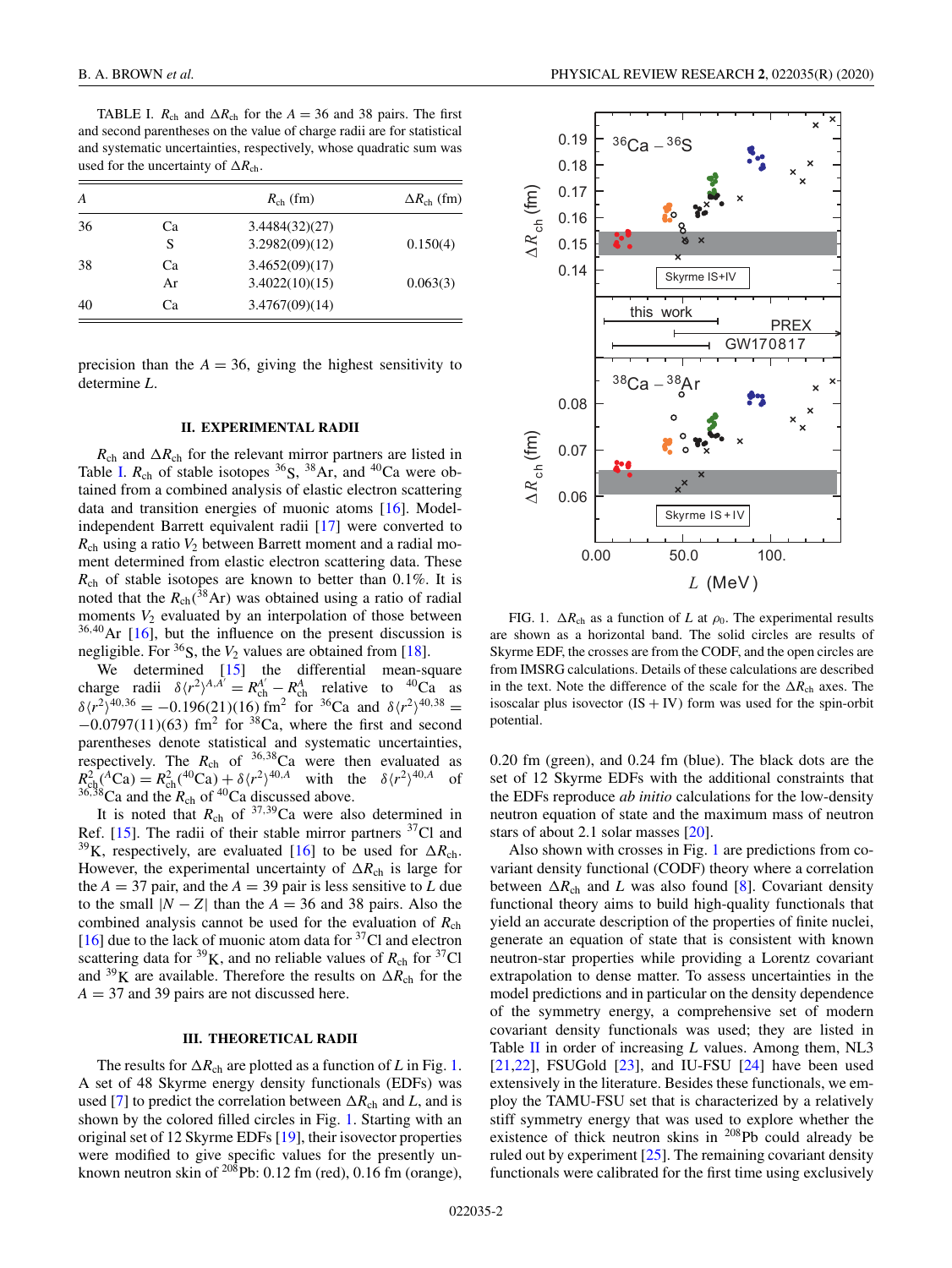TABLE II. Models used for the calculation of  $R_{ch}$ . The values of *L* are given with the  $\Delta R_{ch}$  for  $A = 36$  and  $R_{ch}$  for <sup>36</sup>Ca.

|              |                   | L     | $\Delta R_{\rm ch}$ | $R_{ch}$ |
|--------------|-------------------|-------|---------------------|----------|
| Type         | Name              | (MeV) | (fm)                | (fm)     |
| <b>CODF</b>  | <b>IUFSU</b>      | 47.2  | 0.145               | 3.414    |
|              | <b>FSUGarnet</b>  | 50.9  | 0.152               | 3.418    |
|              | FSUGold           | 60.5  | 0.151               | 3.432    |
|              | <b>RMF022</b>     | 63.5  | 0.165               | 3.431    |
|              | TAMUFSUa          | 82.5  | 0.167               | 3.446    |
|              | FSUGold2          | 112.7 | 0.177               | 3.449    |
|              | NL3               | 118.2 | 0.174               | 3.458    |
|              | <b>TAMUFSUb</b>   | 122.5 | 0.181               | 3.461    |
|              | <b>RMF032</b>     | 125.6 | 0.195               | 3.451    |
|              | TAMUFSUc          | 135.2 | 0.197               | 3.477    |
| <b>IMSRG</b> | $EM2.0/2.0$ (PWA) | 44.8  | 0.161               | 3.509    |
|              | EM2.2/2.0         | 49.2  | 0.157               | 3.336    |
|              | EM2.0/2.0         | 50.1  | 0.155               | 3.309    |
|              | EM1.8/2.0         | 51.6  | 0.151               | 3.270    |

genuine physical observables without any reliance on bulk properties of infinite nuclear matter [26,27]. The fitting protocol involved a robust covariance analysis that provided both theoretical uncertainties and correlation coefficients [26]. The only difference in the calibration of this set of functionals was an assumed value for the presently unknown neutron skin thickness of <sup>208</sup>Pb, which in turn provides a wide range of values for *L* [26]. We note that the covariant EDFs presented here, while representative of the field, are not comprehensive. Results from other covariant EDFs, primarily those involving a density-dependent coupling constant [28], were not included in the present study.

We have also computed  $R<sub>ch</sub>$  using the multireference inmedium similarity renormalization group (IMSRG) approach  $[29-31]$ , using a family of chiral interactions  $[32]$  that is commonly denoted by  $EM\lambda/\Lambda$ . They consist of Entem and Machleidt's two-nucleon interaction at next-to-next-to-nextto-leading order (N3LO) in the chiral expansion, evolved to a lower resolution scale  $\lambda$ , and a next-to-next-to-leading order (N2LO) three-nucleon interaction with cutoff  $\Lambda$ . The 3N interaction's low-energy constants (LECs) *c<sup>D</sup>* and *c<sup>E</sup>* are fitted to the triton binding energy and the charge radius of <sup>4</sup>He, while the LECs of the long-range terms are either chosen consistently with the NN interaction, or extracted from the Nijmegen partial wave analysis [EM2.0/2.0 (PWA)] [32]. The  $\Delta R_{ch}$  are shown as open circles in Fig. 1. The nuclear matter results for these Hamiltonians are from Ref. [33].

The results are summarized in Table II, where a systematic ∼10% variation with the cutoff parameters can be seen that matches a comparable variation in the ground-state energies [34]. Empirically, the EM1.8/2.0 interaction provides excellent agreement between IMSRG ground-state energies and data through at least the  $A \sim 60-70$  region [34,35], but underpredicts experimental charge radii. The scatter of the charge radii from CODF (shown for comparison in Table II), and Skyrme functionals, which give  $R_{ch}$  from 3.44 to 3.53 fm, is significantly smaller than the IMSRG results. Since the IMSRG produces systematic offsets between (known)

measured and computed charge radii, these offsets cancel in radius differences and results for  $\Delta R_{ch}$  are robust and comparable to those for CODF and Skyrme functionals.

We find some correlation of  $R<sub>ch</sub>$  and  $L$  for the IMSRG results, while no correlation is evident in the CODF and Skyrme results. We note, however, that there is a relatively large uncertainty in the absolute radii due to the additional isoscalar parameters of the models, which mostly cancels in  $\Delta R_{\rm ch}.$ 

In all of the theoretical models, what is actually computed is the "point proton" density from which the point proton radius  $R_p$  is extracted. The charge radius is then obtained from  $R_p$  by adding corrections that account for the finite charge size of both protons and neutrons as well as relativistic corrections. That is,  $R_{ch}^2 = R_p^2 + r_p^2 + (N/Z) r_n^2 + r_{rel}^2$ , where  $r_p$  and  $r_n$  are the mean-square charge radii for proton [36] and neutron [37]:  $r_p = 0.8414(19)$  fm and  $r_n^2 = -0.116(2)$  fm<sup>2</sup>. Note that for  $r_p$  we have adopted the 2018 CODATA recommended value, which is significantly smaller than the previously recommended CODATA value of  $r_p = 0.8775(51)$  fm, due to the inclusion of a very precise value obtained from the measurement of the Lamb shift in muonic hydrogen [38]. This difference for  $r_p$  would increase the calculated  $R_{ch}$  by 0.009 fm and increase the  $\Delta R_{ch}$  by only 0.001 fm, both negligible as compared to the theoretical model-dependent uncertainties. However, the understanding of the "proton radius puzzle" may have some impact on the interpretation of  $R<sub>ch</sub>$  determined in experiments. For our results we rely on atomic experiments for  $36,38$ Ca and muonic-atom results for  $36S$ ,  $38Ar$ , and  $40Ca$ . Note that recent measurements in hydrogen [39,40] as well as a recent electron scattering experiment [41] are now consistent with the smaller  $r_p$  obtained from muonic hydrogen.

The relativistic correction  $r_{\text{rel}}$  has its origin in the tensor component of the electromagnetic current, which has been explicitly computed in the CODF formalism in Ref. [42]. The same correction has been included in the Skyrme EDF results, including the approximate 30% enhancement predicted by the CODF approach due to the in-medium modification of the effective nucleon mass  $[42]$ . In the IMSRG, we evaluate the operators that give rise to the relativistic corrections [43] consistently alongside  $r_p$  and  $r_n$  [34]. In all the theoretical models the structure of  $36$ Ca is dominated by shell-model configurations, where the  $0d_{3/2}$  orbital is filled for protons and empty for neutrons. The opposite situation happens in the case of its mirror nucleus  $36S$ . Relativistic corrections induce a relatively large downward shift of 0.018 to 0.020 fm for the  $A = 36$  pair, which is four times larger than the experimental uncertainty. The relativistic corrections for the  $A = 38$  pair is about half of that for the  $A = 36$  pair.

#### **IV. DISCUSSION**

Constraints on *L* are deduced by comparing theoretical predictions with the experimental results in Fig. 1. Note that the results for  $A = 36$  and  $A = 38$  provide a consistent picture. In the simplest approximation, the  $\Delta R_{ch}$  for the  $A = 36$  pair would be twice as large as those for the  $A = 38$  pair. However, the  $\Delta R_{\rm ch}(A = 36)$  to  $\Delta R_{\rm ch}(A = 38)$  ratio is closer to 2.3 for experiment and for most of the theoretical predictions. This comes from the fact that protons are in general less bound in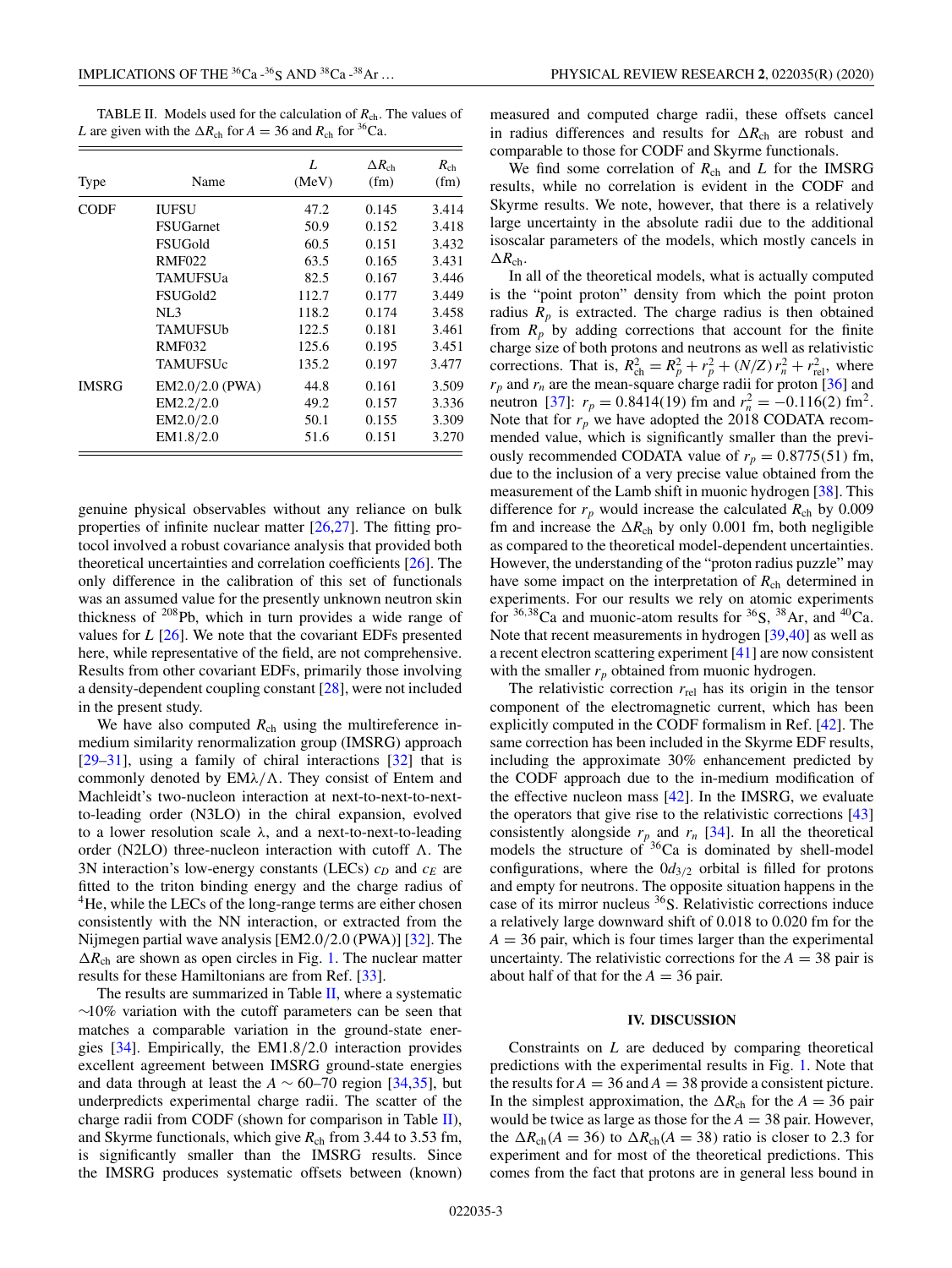

FIG. 2.  $\Delta R_{ch}$  as a function of *L* at  $\rho_0$ . Same as Fig. 1, except that the isoscalar (IS) form was used for the Skyrme spin-orbit potential.

 $36$ Ca than in  $38$ Ca. Indeed,  $36$ Ca with a relatively large radius lies close to the proton continuum [15].

The Skyrme and CODF results display an approximate linear correlation between  $\Delta R_{ch}$  and *L* as expected from [7]. However, there is about a 0.10 fm offset between the Skyrme and CODF results. This difference can be traced back to the functional form used for the spin-orbit potential. The Skyrme potential is obtained from *p*-wave interaction that results in a single-particle spin-orbit potential that is proportional to  $2J_p + J_n$  for protons and  $J_p + 2J_n$  for neutrons [44], where  $J_p$  is the spin-orbit potential coming from the proton density, and  $J_n$  coming from the neutron density. This potential contains both isoscalar and isovector parts denoted by  $(IS + IV)$ . However, in the CODF formalism the spin-orbit potential is dominated by just the isoscalar (IS) form proportional to  $J_p + J_n$  for both protons and neutrons. The isospin contributions largely come from isoscalar-scalar ("sigma") and isoscalar-vector ("omega") mesons, which results in a very strong split-orbit interaction. There is also an isovector component from "rho" exchange but this is small, especially in the case of nuclei with a small neutron-proton asymmetry. The difference between the Skyrme and CODF forms leads to some changes in the isotope shifts [45,46]. We redid the Skyrme calculations with the isoscalar form (with its strength adjusted to reproduce the spin-orbit splittings). The results are shown in Fig. 2. Now the Skyrme and CODF results are consistent.



FIG. 3. The correlation between  $\Delta R_{ch}$  for  $A = 36$  and the neutron skin of <sup>48</sup>Ca. The symbols are the same as in Figs. 1 and 2.

The correlation between  $\Delta R_{ch}$  for the  $A = 36$  pair and  $\Delta R_{\text{np}}$  in <sup>48</sup>Ca is depicted in Fig. 3. This shows the complementary aspects of the  $R<sub>ch</sub>$  experiments and the parity-violating asymmetry experiments at JLab for the *R*np. The top panel shows the results with the *p*-wave form  $(IS + IV)$  of the Skyrme spin-orbit potential used in Fig. 1. The bottom panel shows the results with the IS form of the Skyrme spin-orbit potential used in Fig. 2. The origin of the shift is that the spin-orbit potential is opposite in sign for the  $0d_{3/2}$  ( $A = 36$ ) and the  $0f_{7/2}$  ( $A = 48$ ) orbitals. It is interesting to note that the IMSRG results shown in Fig. 3 agree with the  $IS + IV$ Skyrme results based on the *p*-wave form of the interaction. The dependence of *L* on the type of spin-orbit potential could be resolved by a measurement of the  $R_{np}$  of <sup>48</sup>Ca compared to our results for the  $A = 36$  and  $A = 38$  pairs. The  $\Delta R_{ch}$  for the  $50$ Ni - $50$ Ti,  $52$ Ni - $52$ Cr, and  $54$ Ni - $54$ Fe pairs will provide similar information as the  $R_{np}$  of <sup>48</sup>Ca [7,8].

### **V. CONCLUSION**

Our IMSRG calculations fall into a narrow range of values for  $\Delta R_{\rm ch}$  and *L*. We stress that these results are predictions, because the parameters of the underlying family of chiral *NN* plus 3*N* interactions have been determined completely in  $A \leq$ 4 nuclei. While absolute charge radii vary by  $\pm 5\%$  compared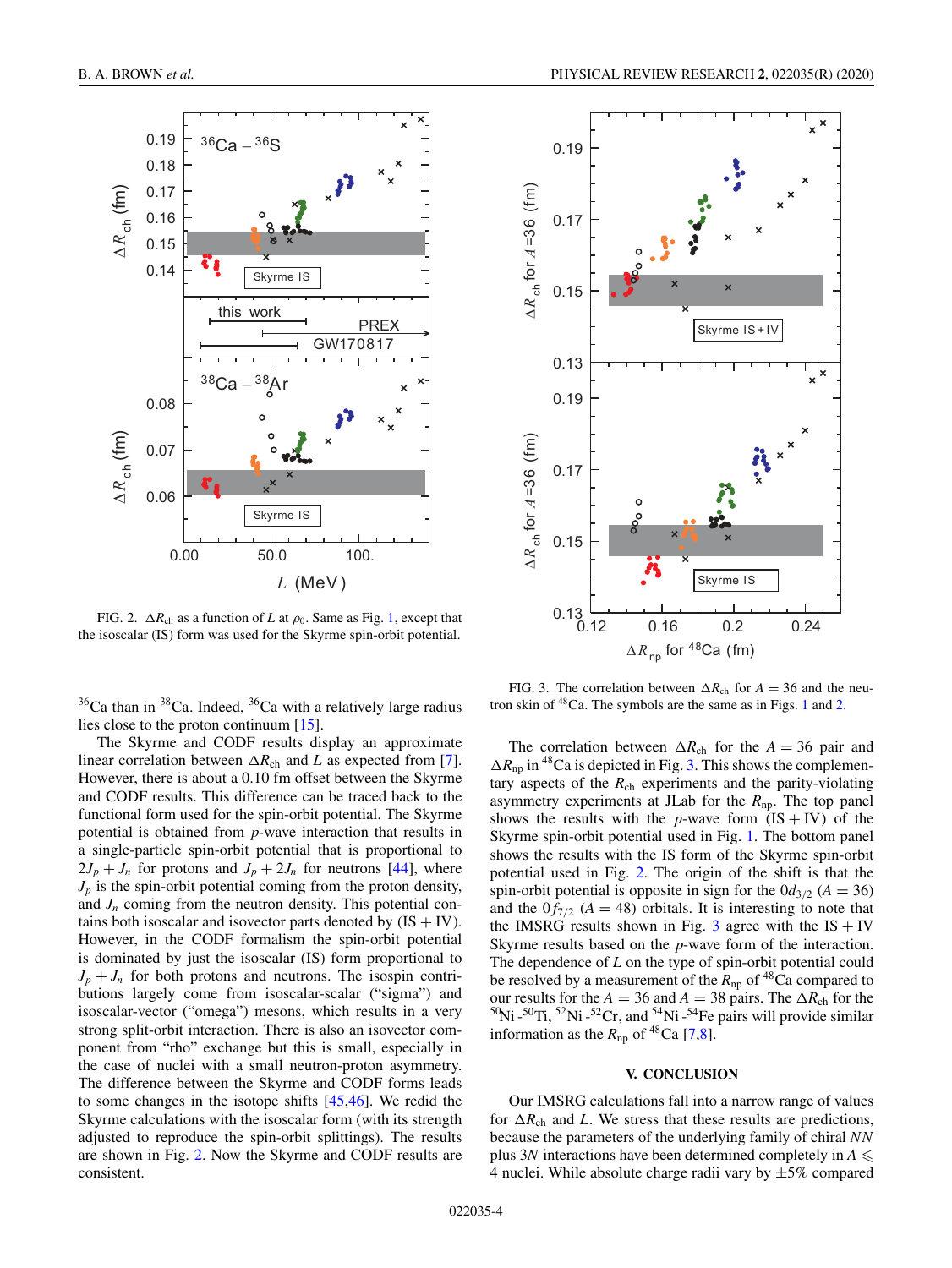to experiment, with the interaction cutoffs, the predictions for  $\Delta R_{ch}$  vary only weakly. The EM1.8/2.0 interaction, which is empirically successful for energies up to  $A = 60$  (see Ref. [35]), predicts a  $\Delta R_{ch}(A = 36)$  within one sigma of the experimental value. This indicates the viability of using differential observables like  $\Delta R_{ch}$  to test and possibly constrain next-generation chiral interactions, although more work on quantifying the theoretical uncertainties of IMSRG and other *ab initio* approaches is still required. The lowest value of  $\Delta R_{ch}$  $(A = 36)$  obtained with EM1 1.8/2.0 agrees with the upper range of the experimental (one sigma) error band.

The Skyrme with the isoscalar spin-orbit form and the CODF provide consistent results with *L* being constrained to the range  $L = 15{\text -}70$  MeV. The addition of an isovector spin-orbit potential for Skyrme would move the lower limit to  $L = 5$  MeV. The present result is about a factor of 3 more precise than the value of *L* deduced from the PREX [9,47,48] as shown in Figs. 1 and 2. Our range is consistent with the range of *L* of 11–65 MeV deduced from the observation of the gravitational-wave event of the neutron star merger GW170817 [49]. This rules out a significant number of calculations that have  $L > 70$ .

#### **VI. SUMMARY**

The  $\Delta R_{ch}$  between mirror nuclei were evaluated for the  ${}^{36}Ca$  - ${}^{36}S$  and  ${}^{38}Ca$  - ${}^{38}Ar$  mirror pairs. The results were compared with theoretical predictions based on the Skyrme EDFs, the CODF theory, and the IMSRG approach. The  $\Delta R_{ch}$  and *L* correlation implies a constraint on *L* as  $5 \le L \le$ 70 MeV. This range can be slightly reduced if the ambiguity in the form of the spin-orbit potential could be removed, which can be done by comparing the  $\Delta R_{ch}$  for  $A = 36, 38$  with neutron skin of  $48Ca$ .

#### **ACKNOWLEDGMENTS**

We thank C. Drischler for sending us the numerical values of *L* for the chiral forces used in this work, and K. Hebeler for providing momentum space inputs for the production of interaction matrix elements. This work was supported in part by the National Science Foundation under Grants No. PHY-15- 65546, No. PHY-18-11855, and No. PHY-19-13509; the U.S. Department of Energy, National Nuclear Security Administration, Grant No. DE-NA0002924; the U.S. Department of Energy, Office of Science, Office of Nuclear Physics, Grants No. DE-AC05-00OR22725 with UT-Battelle, LLC, No. DE-FG02-92ER40750, No. DE-SC0017887, and the NUCLEI2 SCiDAC4 Collaboration Grant No. DE-SC0018083; Natural Sciences and Engineering Research Council of Canada under Grant No. SAPPJ-2017-00039; and the Deutsche Forschungsgemeinschaft through Grant No. SFB 1245.

- [1] B. A. Brown, Phys. Rev. Lett. **85**, 5296 (2000).
- [2] D. Steppenbeck, S. Takeuchi, N. Aoi, P. Doornenbal, M. Matsushita, H. Wang, H. Baba, N. Fukuda, S. Go, M. Honma *et al.*, Nature (London) **502**, 207 (2013).
- [3] C. J. Horowitz and J. Piekarewicz, Phys. Rev. Lett. **86**, 5647 (2001).
- [4] B. P. Abbott *et al.* (The LIGO Scientific Collaboration and the Virgo Collaboration), Phys. Rev. Lett. **119**, 161101 (2017).
- [5] B. P. Abbott *et al.* (The LIGO Scientific Collaboration and the Virgo Collaboration), Phys. Rev. Lett. **121**, 161101 (2018).
- [6] P. G. Reinhard and W. Nazarewicz, Phys. Rev. C **93**, 051303(R) (2016).
- [7] B. A. Brown, Phys. Rev. Lett. **119**, 122502 (2017). The results in this Letter were obtained with the scalar plus isovector form of the Skyrme spin-orbit potential.
- [8] J. Yang and J. Piekarewicz, Phys. Rev. C **97**, 014314 (2018).
- [9] S. Abrahamyan, Z. Ahmed, H. Albataineh, K. Aniol, D. S. Armstrong, W. Armstrong, T. Averett, B. Babineau, A. Barbieri, V. Bellini *et al.*, Phys. Rev. Lett. **108**, 112502 (2012).
- [10] P.-G. Reinhard and W. Nazarewicz, Phys. Rev. C **81**, 051303(R) (2010).
- [11] J. Piekarewicz, B. K. Agrawal, G. Colò, W. Nazarewicz, N. Paar, P.-G. Reinhard, X. Roca-Maza, and D. Vretenar, Phys. Rev. C **85**, 041302(R) (2012).
- [12] A. Tamii, I. Poltoratska, P. von Neumann-Cosel, Y. Fujita, T. Adachi, C. A. Bertulani, J. Carter, M. Dozono, H. Fujita, K. Fujita *et al.*, Phys. Rev. Lett. **107**, 062502 (2011).
- [13] D. M. Rossi, P. Adrich, F. Aksouh, H. Alvarez-Pol, T. Aumann, J. Benlliure, M. Böhmer, K. Boretzky, E. Casarejos, M. Chartier *et al.*, Phys. Rev. Lett. **111**, 242503 (2013).
- [14] P. Campbell, I. D. Moore, and M. R. Pearson, Prog. Part. Nucl. Phys. **86**, 127 (2016).
- [15] A. J. Miller, K. Minamisono, A. Klose, D. Garand, C. Kujawa, J. D. Lantis, Y. Liu, B. Maaß, P. F. Mantica, W. Nazarewicz *et al.*, Nat. Phys. **15**, 432 (2019).
- [16] G. Fricke and K. Heilig, *Nuclear Charge Radii* (Springer, Berlin/Heidelberg, 2004).
- [17] R. C. Barrett, Phys. Lett. B **33**, 388 (1970).
- [18] L. A. Schaller, D. A. Barandao, P. Bergem, M. Boschung, T. Q. Phan, G. Piller, A. Ruetschi, L. Schellenberg, H. Schneuwly, G. Fricke *et al.*, Phys. Rev. C **31**, 1007 (1985).
- [19] B. A. Brown, Phys. Rev. Lett. **111**, 232502 (2013).
- [20] C. Y. Tsang, B. A. Brown, F. J. Fattoyev, W. G. Lynch, and M. B. Tsang, Phys. Rev. C **100**, 062801(R) (2019).
- [21] G. A. Lalazissis, J. Konig, and P. Ring, Phys. Rev. C **55**, 540 (1997).
- [22] G. A. Lalazissis, S. Raman, and P. Ring, At. Data Nucl. Data Tables **71**, 1 (1999).
- [23] B. G. Todd-Rutel and J. Piekarewicz, Phys. Rev. Lett. **95**, 122501 (2005).
- [24] F. J. Fattoyev, C. J. Horowitz, J. Piekarewicz, and G. Shen, Phys. Rev. C **82**, 055803 (2010).
- [25] F. J. Fattoyev and J. Piekarewicz, Phys. Rev. Lett. **111**, 162501 (2013).
- [26] W.-C. Chen and J. Piekarewicz, Phys. Rev. C **90**, 044305 (2014).
- [27] W.-C. Chen and J. Piekarewicz, Phys. Lett. B **748**, 284 (2015).
- [28] T. Niksic, D. Vretenar, and P. Ring, Prog. Part. Nucl. Phys. **66**, 519 (2011).
- [29] H. Hergert, Phys. Scr. **92**, 023002 (2017).